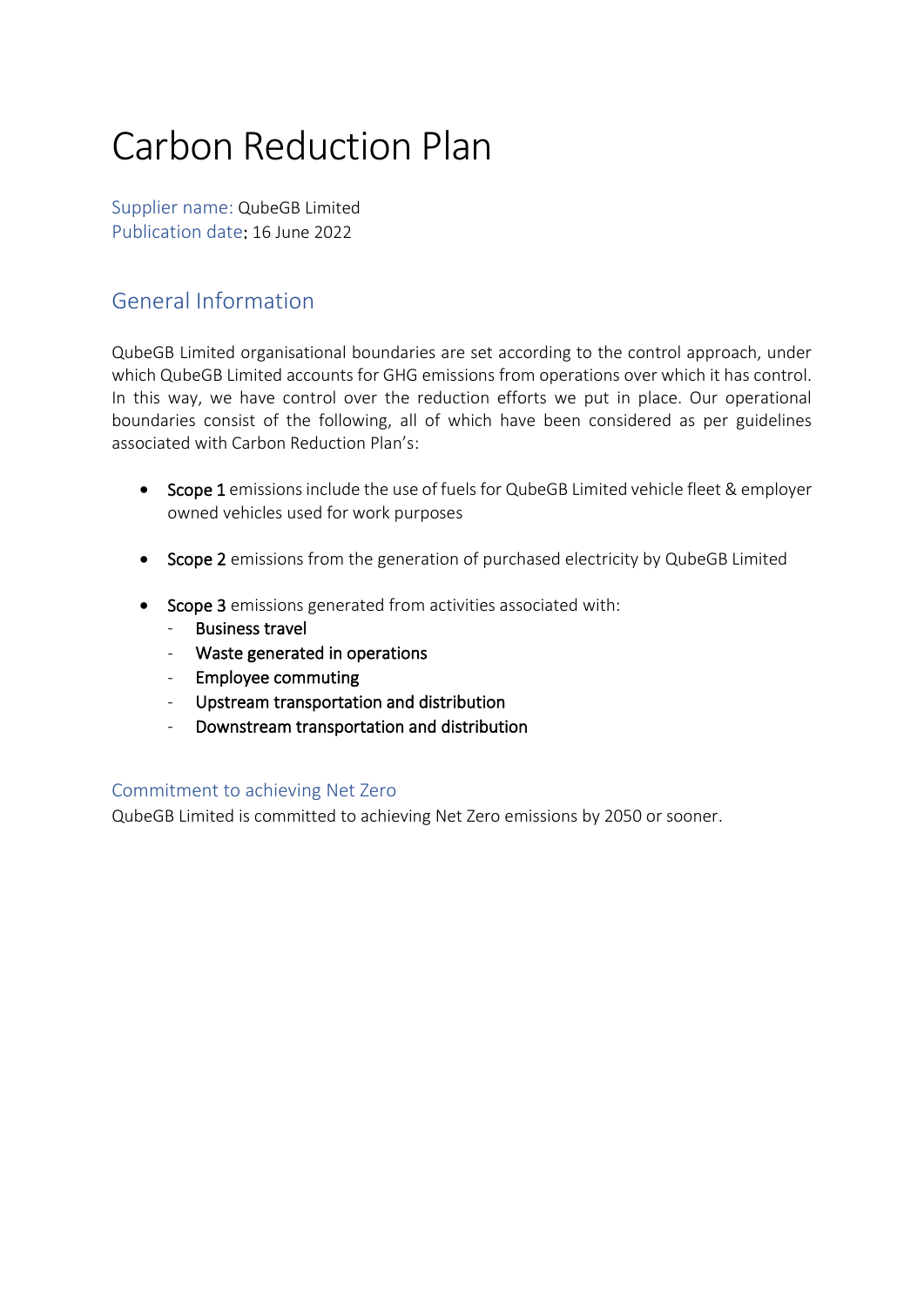# Baseline Emissions Footprint

Baseline emissions are a record of the greenhouse gases that have been produced in the past and were produced prior to the introduction of any strategies to reduce emissions.

Baseline emissions are the reference point against which emissions reduction can be measured.

| Baseline Year: 2021/22 |  |
|------------------------|--|
|------------------------|--|

Additional Details relating to the Baseline Emissions calculations.

Qube has been collecting data to calculate and report on carbon emissions from January 2021. We will, therefore, use data appropriate for Qube's reporting year as our baseline year (1 Feb 2021 to 31 Jan 2022). We have completed this CRP to display and confirm our commitment to the UK Government's target to be net zero by 2050, and to understand our impact. As we develop and improve our data recording and quality, we will look to update this CRP annually.

As only data for the most recent reporting year is available, this will act as the baseline and as the current emissions for Qube. We have also calculated a carbon intensity figure based on average employee numbers. However, future current emission reporting and the intensity figure is likely to vary and increase as our portfolio of recording carbon emissions improves and expands.

| Baseline year emissions: |                                                                                |  |
|--------------------------|--------------------------------------------------------------------------------|--|
| <b>EMISSIONS</b>         | TOTAL (tCO2e)                                                                  |  |
|                          |                                                                                |  |
| Scope 1                  | $137$ tCO <sub>2</sub> e                                                       |  |
|                          |                                                                                |  |
|                          |                                                                                |  |
| Scope 2                  | $11$ tCO <sub>2</sub> e                                                        |  |
|                          |                                                                                |  |
|                          |                                                                                |  |
| Scope 3                  | $11$ tCO <sub>2</sub> e                                                        |  |
|                          | Sources:                                                                       |  |
|                          | 11 tCO <sub>2</sub> e Employee commute<br>$\bullet$                            |  |
| <b>Total Emissions</b>   | Total tonnes of CO <sub>2</sub> e: 158 tCO <sub>2</sub> e                      |  |
|                          |                                                                                |  |
|                          | Total tonnes of CO <sub>2</sub> e in Scope 1 & Scope 2: 147 tCO <sub>2</sub> e |  |
|                          |                                                                                |  |
|                          | Total tonnes of $CO2e$ per employee in Scope 1 & Scope 2:                      |  |
|                          | $0.26$ tCO <sub>2</sub> e                                                      |  |

• Number of employees as of June-2022 o 567 - used for baseline reporting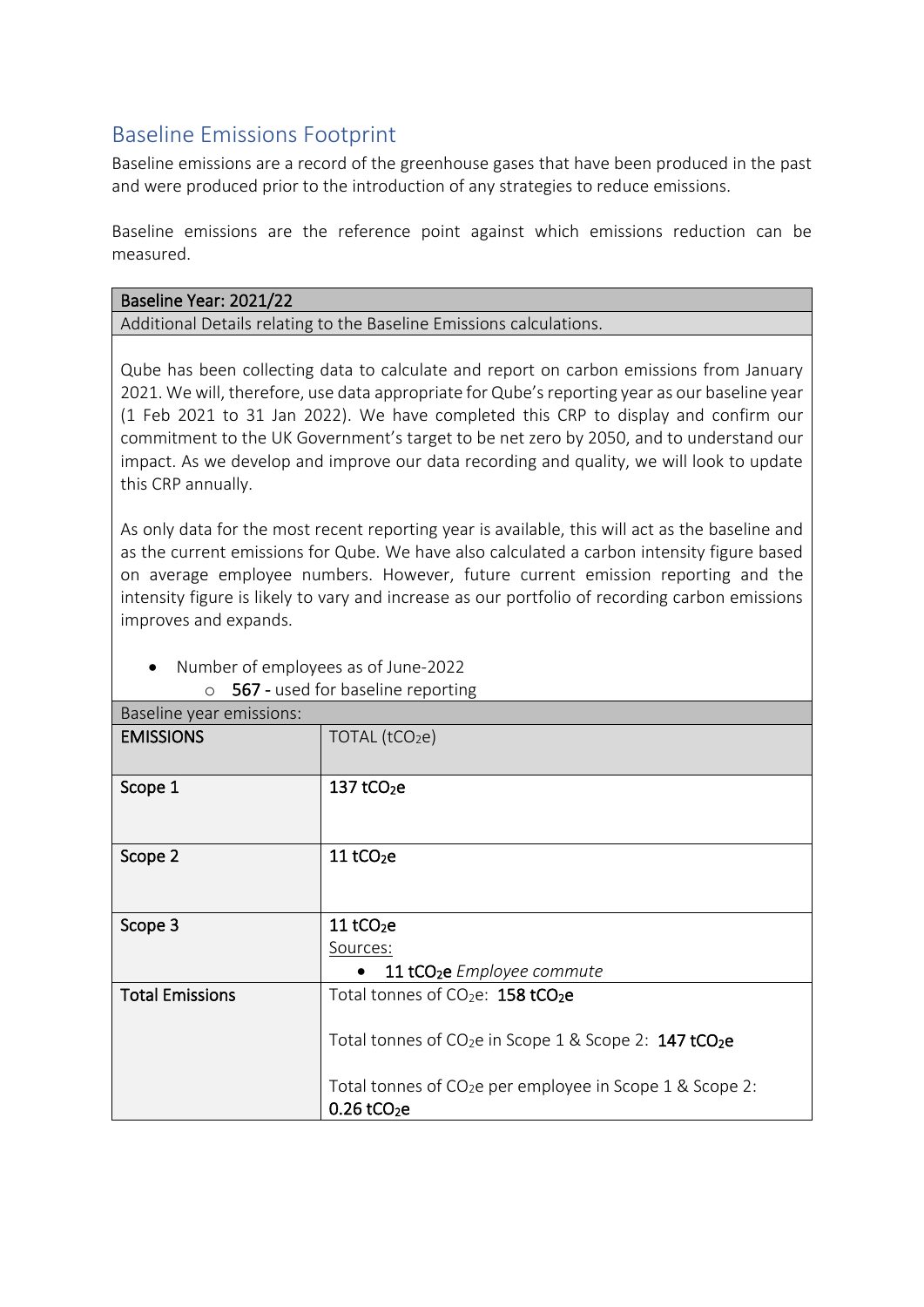# Current Emissions Reporting

| Reporting Year: 2021/22 |                                                              |
|-------------------------|--------------------------------------------------------------|
| <b>EMISSIONS</b>        | TOTAL (tCO <sub>2</sub> e)                                   |
| Scope 1                 | 136.84 tCO <sub>2</sub> e                                    |
| Scope 2                 | 10.58 tCO <sub>2</sub> e                                     |
| Scope 3                 | 11.01 tCO <sub>2</sub> e                                     |
|                         | Sources:                                                     |
|                         | 11.01 tCO <sub>2</sub> e Employee commute<br>$\bullet$       |
| <b>Total Emissions</b>  | Total tonnes of CO <sub>2</sub> e: 158.43 tCO <sub>2</sub> e |

# Scope 1 Emissions

# Fuel Consumption

Qube hold and record spend data for vehicles where they are responsible for purchasing the fuel. Records are kept of the date these are acquired and the current fuel cost they have incurred for the year. This value was used to calculate emissions (tCO2e) by using an emission factor for large diesel car, as most of the vehicles in use by Qube are diesel vans.

We have included gas usage from actual meter readings that span from Feb-21 to Jan-22, using the invoices the usage across this period was calculated and then subsequently converted into tCO2e using the appropriate emission factor. There is a period between Jul-Oct 21 where there is no recorded gas usage, we have therefore used the monthly average for the year for this period.

# Scope 2 Emissions

# Electricity use

Electricity use has been calculated in a similar fashion to gas within scope 1. The invoices give usage data between Feb-21 and Jan-22, these figures were used to calculate the yearly usage.

# Scope 3 Emissions

#### Business travel

Qube is currently unable to provide any business travel data. Qube moving forward will record all its car mileage transactions/expenses. Business travel emissions will then be calculated in a similar fashion to the combustion of fuel for transport purposes in Scope 1. We will aim to record specific details of the vehicle types (petrol or diesel) and investigate recording the distances per trip to give greater accuracy compared to using spend data.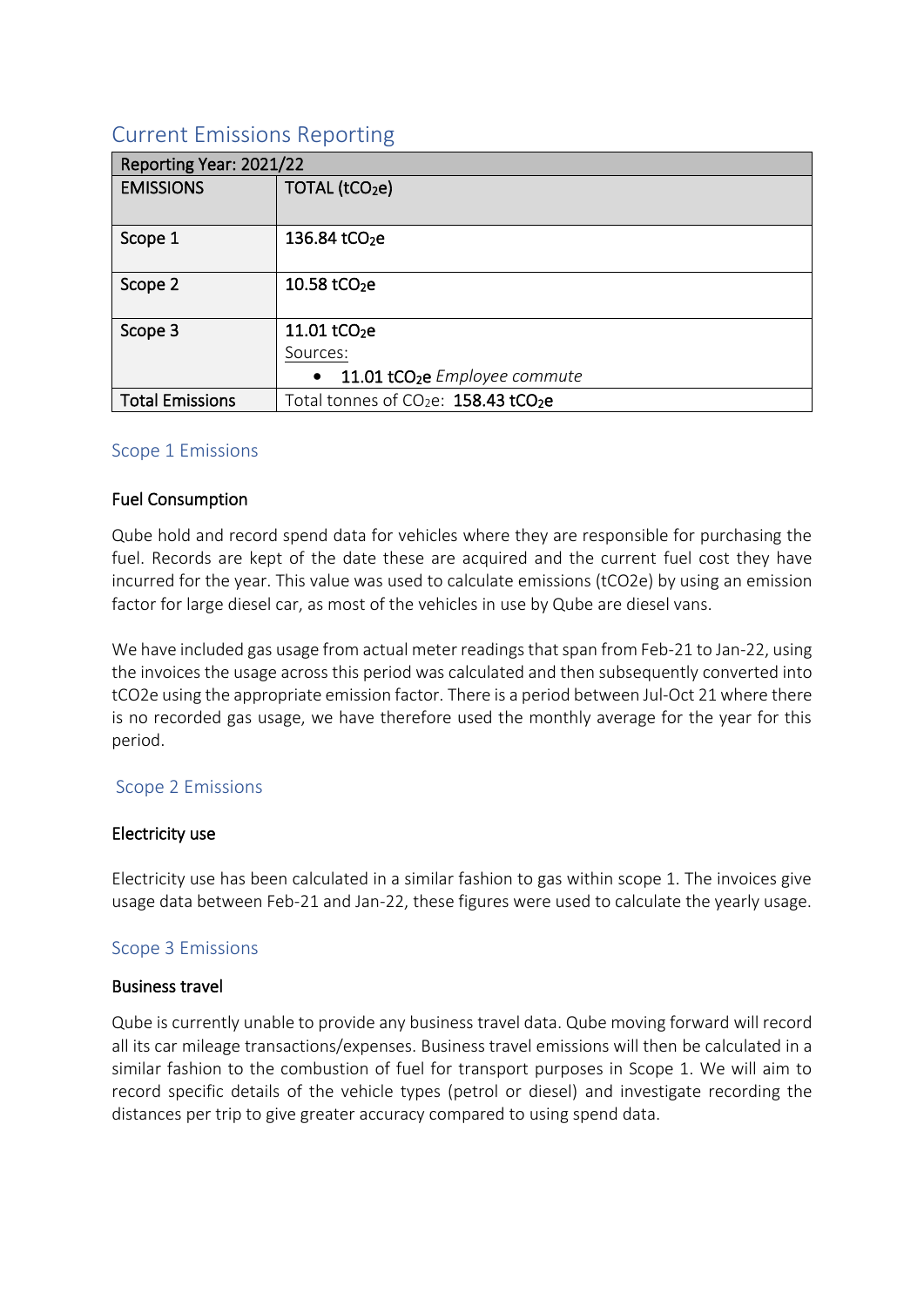#### Employee commute

As specific data on employee commuting distance at Qube is unavailable, the average commuting distance was estimated using the UK average employee commuting distance. As specific data on transport modes taken by employees is unavailable, data from National Averages (Transport Statistics Great Britain: 2021) was used to understand the likelihood of the number of staff who take certain transport modes. We have assumed 5 days working in the office per week and therefore total working days per year = 252. Emission factors for unknown average car, average local bus and national rail was used. Many of Qube's employees have their own vehicles, any commuting emissions incurred by these employees would have been captured under scope 1.

This was to create an initial estimation of the emissions caused by employees commuting to Qube sites. We aim to revise this in the future using a company-wide survey for more accurate data.

#### **Waste**

We produce minimal waste in the warehouse, all the transport and recycling of waste products is arranged by our clients. Currently, that information is unavailable to us. However, we will work to better understand the impact of the waste generated in our operations.

At Qube, we have clear policies and signage within our premises to encourage recycling of all waste and to prevent landfill. Regarding electronic waste, we resell and reuse as much as possible and dispose of anything we cannot reuse or resell, ecologically. Goods received from or returned to our Telco partners are handled in an environmentally responsible way and in line with our partners WEEE Directive.

# Upstream Transport & Distribution

All deliveries coming into Qube sites are organised by our clients through stock holding agreements, therefore currently, this information is unavailable to us.

In 2022/23, we aim to improve on our reporting in upstream transportation and distribution by liaising closely with our suppliers and clients, which might bring an increase to our scope 3 emissions.

We see Scope 3 reporting as an evolving area over the next few years and predict fluctuations as we improve our capture of emissions related to this scope and we may re-baseline in the next two years to reflect a more accurate account of our carbon impact.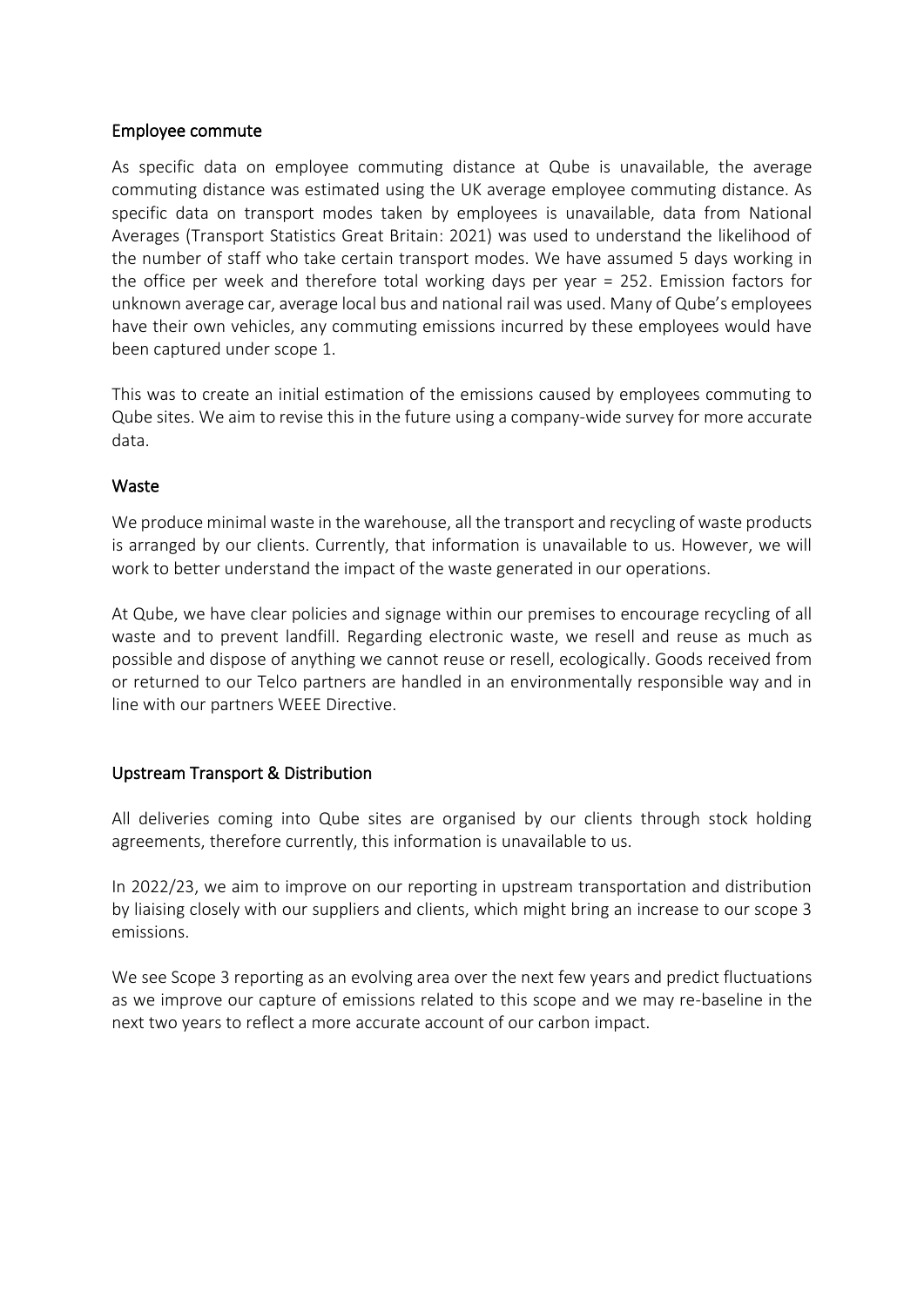# Downstream Transport & Distribution

We are unable to provide information regarding this category due to difficult in attaining spend data from our distribution suppliers. We are looking to improve this by requesting specific data from our suppliers that allows us to calculate the emissions caused through the transport of our goods (by using mass and distance data).



#### Emissions reduction targets

Qube is committed to become a net zero carbon emissions business by 2050. Once Qube have completed some of the planned carbon reduction initiatives (such as the Net Zero Blueprint), we will aim to revisit and revise the above graph on an annual basis, setting interim targets that will keep our journey to become a net zero carbon emissions business by 2050, on track.

# Carbon Reduction Projects

# Completed Carbon Reduction Initiatives

Over 2021/2022 the following initiatives have been completed or are in progress and are scheduled for completion.

As a business, we are aware of our impact on the environment, and we continue to work in sustainable ways to reduce our footprint.

This year we have improved our vehicle carbon footprint by c8% thanks to routing-based system enhancements to the ways jobs are allocated and due to increased engineer numbers creating a better geographical spread.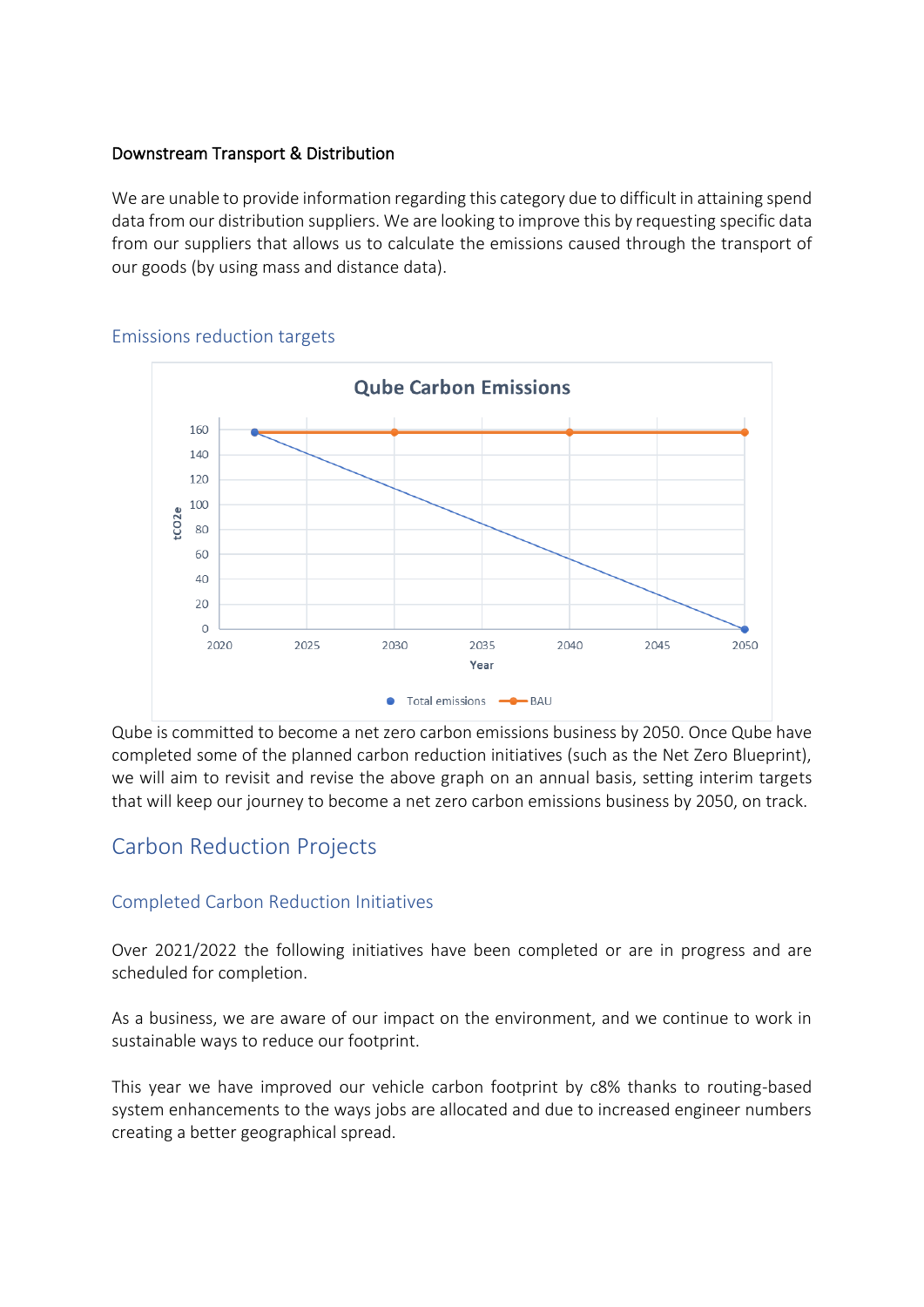Our vehicles meet the current Euro 6 or above Vehicle Emission Standards and the Ultra-Low Emissions Standard (ULEZ) required by key UK Cities. Emission based vehicle selection, optimal & efficient routing and the use of vehicle trackers will continue to reduce fleet emissions and improve our overall carbon footprint.

Similarly, we have reduced the size of our Scottish premises, with the increased incidence of home working also reducing support staff mileage.

Our Stevenage office is fitted with motion sensor lighting to ensure unoccupied areas remain unlit increasing our energy efficiency.

We have clear policies and signage within our premises to encourage recycling of all waste and to prevent landfill. As regards electronic waste we resell and reuse as much as possible and dispose ecologically of anything we cannot reuse or resell. Goods received from or returned to our Telco partners are handled in an environmentally responsible way and in line with our partners WEEE Directive.

# Planned Carbon Reduction Initiatives

As a company we are looking at how we can best introduce EV's to the business. We are confident that we will start to implement EV's into the Fleet during our next renewal cycle and are working through challenges such as engineer home charging requirements (Full UK Coverage). In addition, the Business Wide, Net Zero Blueprint will help guide Fleet with the process as we move towards 2050.

Our Scottish office is planning a relocation and reduction in size, with home working details in the plan. We have also reduced the amount of office workers in our Stevenage office also, with this now being utilised as a training centre and small set of desk-based workers.